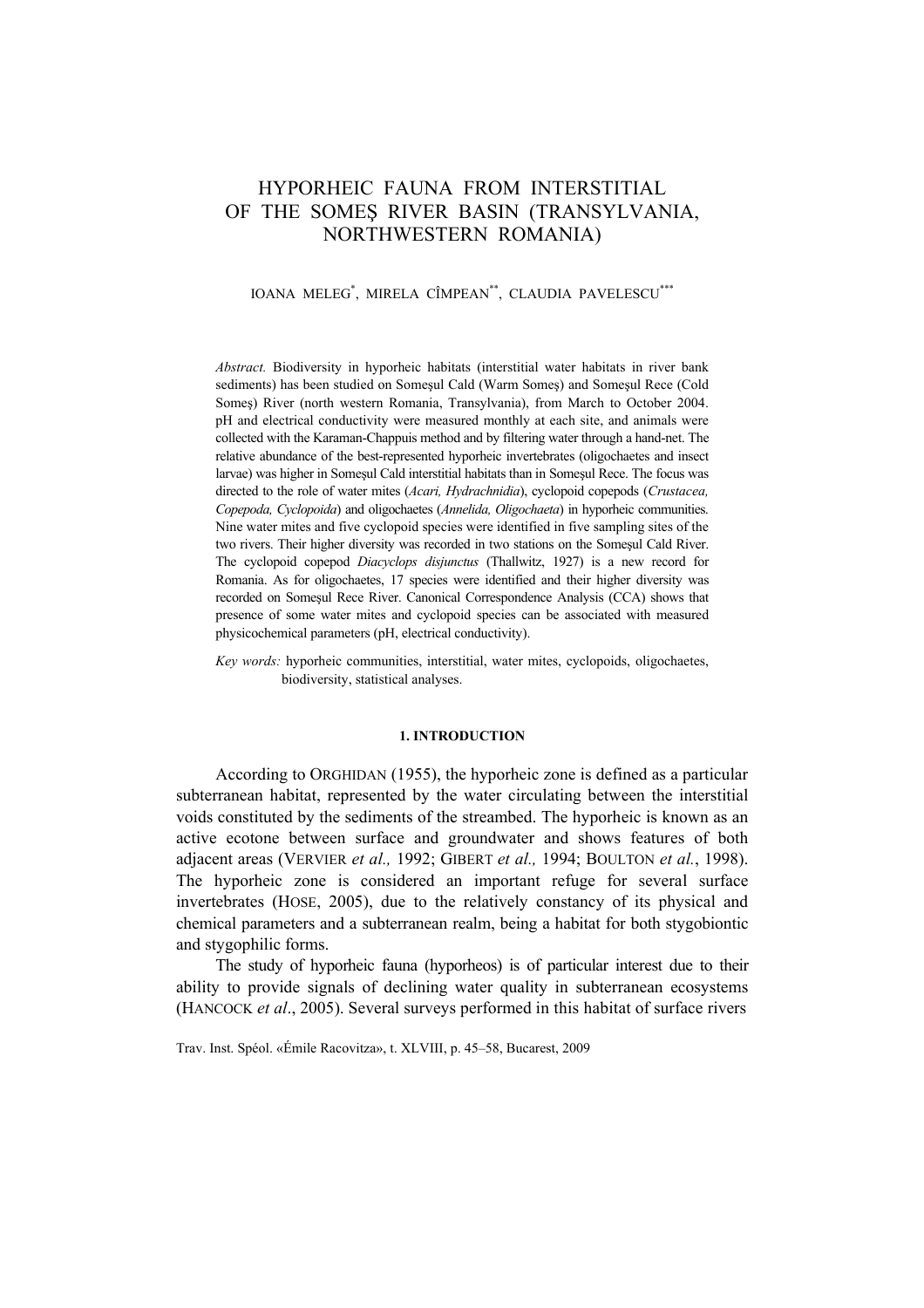revealed the significance of water mites, cyclopoid crustaceans and oligochaetes with their functional role in groundwater communities (PLEŞA *et al*., 1964; BOTEA, 1968; BOTEA, 1969; ROUCH and LESCHER-MOUTOUÉ, 1992; DOLE-OLIVIER *et al*., 2000; POSPISIL and DANIELOPOL, 2000; MARY and MARMONIER, 2000; GALASSI, 2001; GIANI *et al*., 2001; LAFONT and MALARD, 2001; CÎMPEAN and PAVELESCU, 2002– 2003; CÎMPEAN *et al*., 2003; GERECKE *et al*., 2005; CÎMPEAN, 2006; LAFONT and VIVIER, 2006). The water mites is the most important group of *Acari* that live in interstitial freshwater (SCHWARZ *et al*., 1998) and oligochaetes are known as regular inhabitants of hyporheic zone (LAFONT and VIVIER, 2006). *Cyclopoida* is one of the best-represented groups in freshwater communities, with 740 species known from groundwater, 23.2% living in interstitial zone (ROUCH, 1994).

Previous research focused on the structure of hyporheic invertebrate communities of the Someş catchment area (PLEŞA *et al*., 1999; MOLDOVAN *et al*., 2001; CÎMPEAN *et al*., 2003; MOLDOVAN *et al*., 2005). PLEŞA *et al*. (1999) began sampling fauna in this area and stated a general overview about the invertebrate communities inhabiting the interstitial waters of Someşul Cald River. Several hypotheses were further formulated and concerned the influence of organic pollutants on groundwater fauna: a) organic pollutants stored in interstitial water sediments can intensify the pollution effects on groundwater fauna; b) biodiversity is higher in clean interstitial waters; and c) Someşul Cald River is a depository of a rich unknown groundwater fauna (MOLDOVAN *et al*., 2001; MOLDOVAN *et al*., 2005). Ten water mite and 5 oligochaete species were identified in the hyporheic zone of Someşul Rece River (CÎMPEAN *et al.,* 2003).

The present study aims to relate the structure of hyporheic invertebrate communities to two physicochemical parameters in two tributaries of Someşul Mic River (Someşul Rece and Someşul Cald rivers), and to determine whether the seasonal changes in water chemistry affect the diversity and distribution of hyporheos.

### **2. MATERIAL AND METHODS**

#### 2.1. STUDY AREA

The study area is located in Apuseni Mountains, northwestern Romania. Someşul Mic belongs to the Someş hydrographical basin and has two main tributaries, Someşul Cald and Someşul Rece (Fig. 1). The river has a total length of 166.6 km, 21.4 m<sup>3</sup>/s discharge, and a catchment area of 3804 km<sup>2</sup> (UJVARI, 1972). The main tributary, Someşul Cald River (64 km in length) rises from limestone area of Bihor-Vlădeasa Mountains, while Someşul Rece River (45 km in length) is located in the southeast part of the Someş basin and originates in the Mare Mountain. The Someşul Rece River flows over crystalline schist sediments while Someşul Cald over calcareous sediments.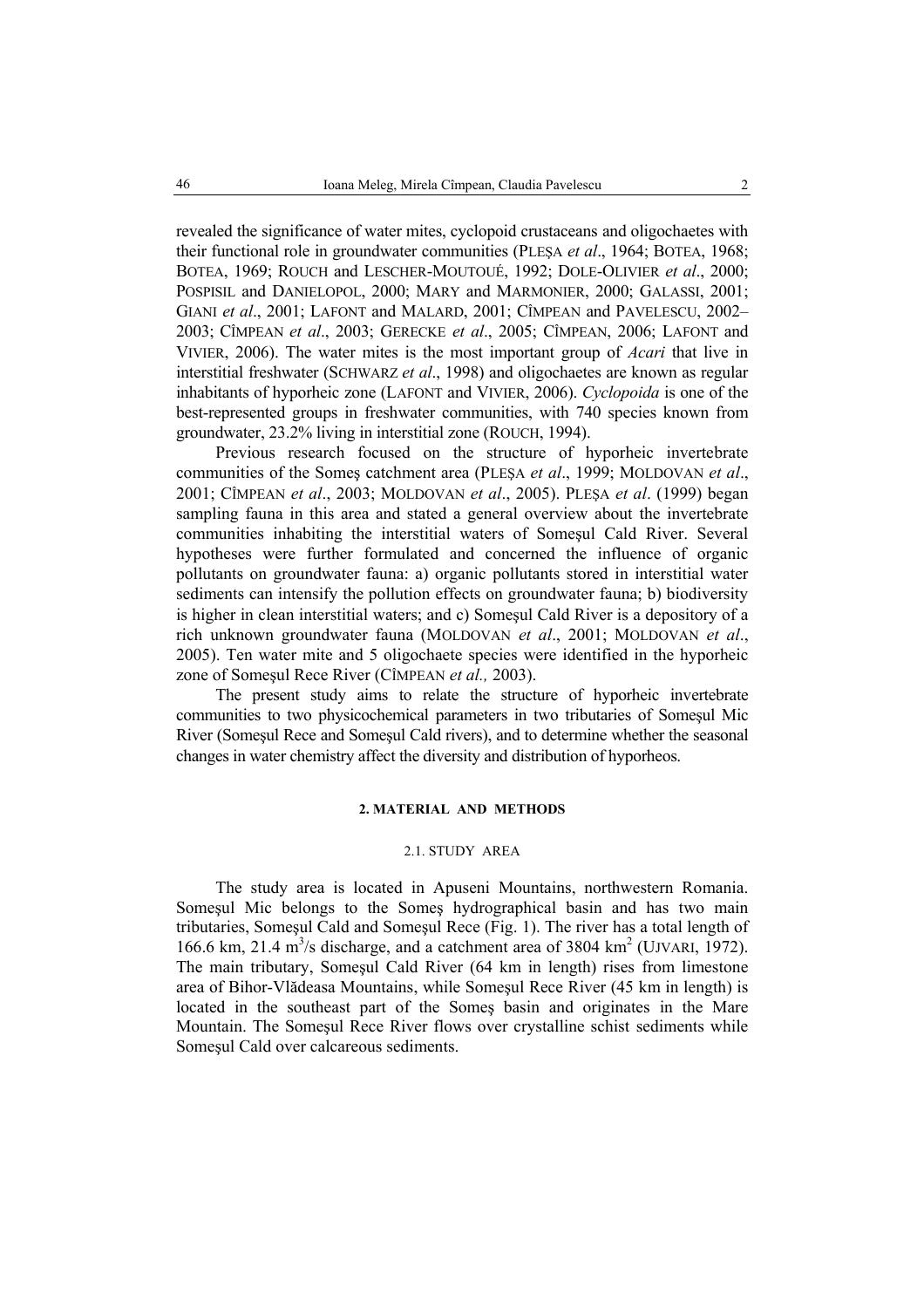Water sediments and fauna samples were collected from five sites: three sampling sites are located in Someşul Cald River: Someşul Cald Gorges (site 1), Bătrâna (site 2), upstream Doda Pilii (site 3); and two on Someşul Rece River, upstream Blăjoaia (site 4) and downstream Măguri Răcătău (site 5) (Fig. 1). Sediments are formed in gravels and sands. Site 1 is located at an altitude of 1134 m (a.s.l) and has no anthropogenic impact. The sediments are here represented by gravels. Site 2 (1160 m a.s.l.) is located at the confluence with Bătrâna Valley, with gravel and sand sediments. Site 3, located at 1011 m a.s.l., has cobbles and gravel sediments. Site 4 (1310 m a.s.l.) is situated downstream of an old wooden dam. The sediments of this site consist of gravels, rocks and wood remains. Site 5 (600 m a.s.l.) has sediments formed in gravels and rocks.



Fig. 1. – Someşul Mic basin location in northwestern Romania with sampling sites position.

#### 2.2. SAMPLING METHODS

The sites were sampled from March to October 2004. The Karaman-Chappuis method was used to collect the groundwater fauna (MOTAŞ, 1962; SCHWOERBEL, 1970; BOU, 1974). Approximately 10 l of groundwater of each site were filtered through a 250 µm mesh-sized hand-net. Fauna samples were conserved in 4% formaldehyde solution and sorted in the laboratory using a Nikon SMZ645 stereomicroscope. Fauna was stored in 70% ethanol until further species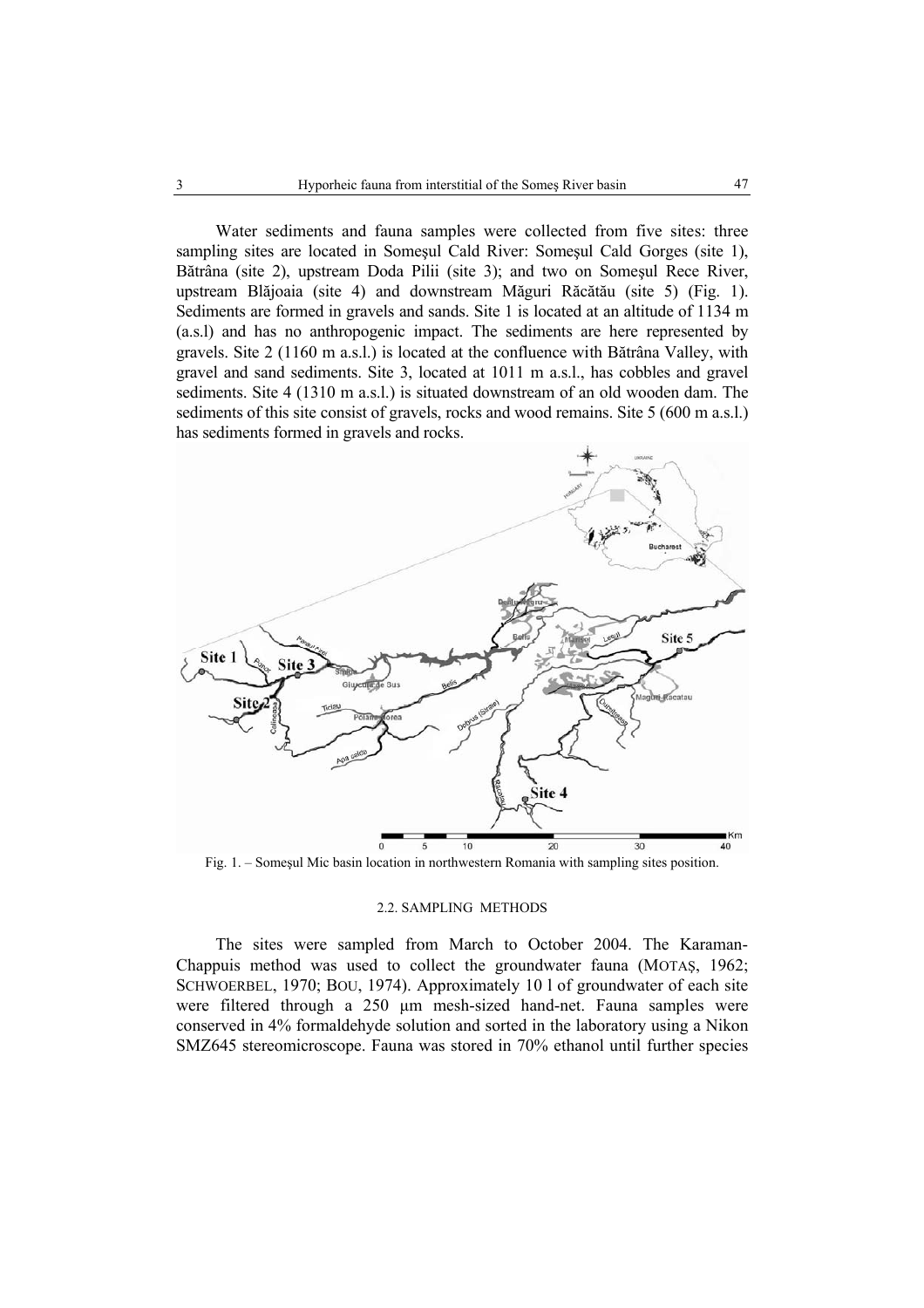identification. The water mites were conserved in modified Koenike solution (DI SABATINO *et al.,* 2000). The water mites, cyclopoid copepods and oligochaetes were identified to species level, while, all the other groups, (*i.e*. nematodes, ostracods, amphipods, insect larvae) were identified only to higher levels, such as order, family or genus. The fauna of hyporheic zone (hyporheos) was classified based on habitat affinity according to GIBERT, 2001. Two physicochemical parameters were measured in the field in all sampling sites using portable instruments, except in March and May when the sampling locations were flooded. pH was measured with a CONSORT P902 pH meter (Consort NV, Belgium) and electrical conductivity with CONSORT 52 conductivity meter (Consort NV, Belgium).

#### 2.3. STATISTICAL ANALYSIS

Shannon-Weaver Index was used to illustrate the diversity of water mites in hyporheic zone of Someşul Mic basin. Statistical tests were performed with PAST – PAlaeontological STatistics, ver. 0.93 (HAMMER *et al*., 2002). Water mites and cyclopoid copepod assemblages were defined in relation to physicochemical parameters using Canonical Correspondence Analysis (CCA). Analyses were performed in XLSTAT 2007.

# **3. RESULTS AND DISCUSSION**

# 3.1. WATER CHEMISTRY

The pH values varied between 6.92 and 8.44, with low monthly fluctuations (Table 1). The highest value was recorded in summer at site 1 (Someşul Cald Gorges) and the lowest in autumn at site 5 (downstream Măguri Răcătău). The highest pH values variation among sites was registered in autumn, with the highest value at site 1 and the lowest at site 5. Electrical conductivity (EC) varied from 11.93  $\mu$ S cm<sup>-1</sup> at site 4 to 305  $\mu$ S cm<sup>-1</sup> at site 2. The highest values were registered in summer, when EC varied from 18.92  $\mu$ S cm<sup>-1</sup> at site 4 to 305  $\mu$ S cm<sup>-1</sup> at site 2. Permanently higher EC values at site 2 can be explained by the high organic input from the peat marsh and anthropogenic activity existing here.

# 3.2. COMPOSITION OF HYPORHEIC FAUNA

Ten invertebrate groups were identified in the interstitial of the two rivers (Table 2). The hyporheic assemblages from almost all sites were dominated by oligochaetes (59%), insect larvae (28%) (mainly *Diptera*: *Chironomidae*, *Simulidae*,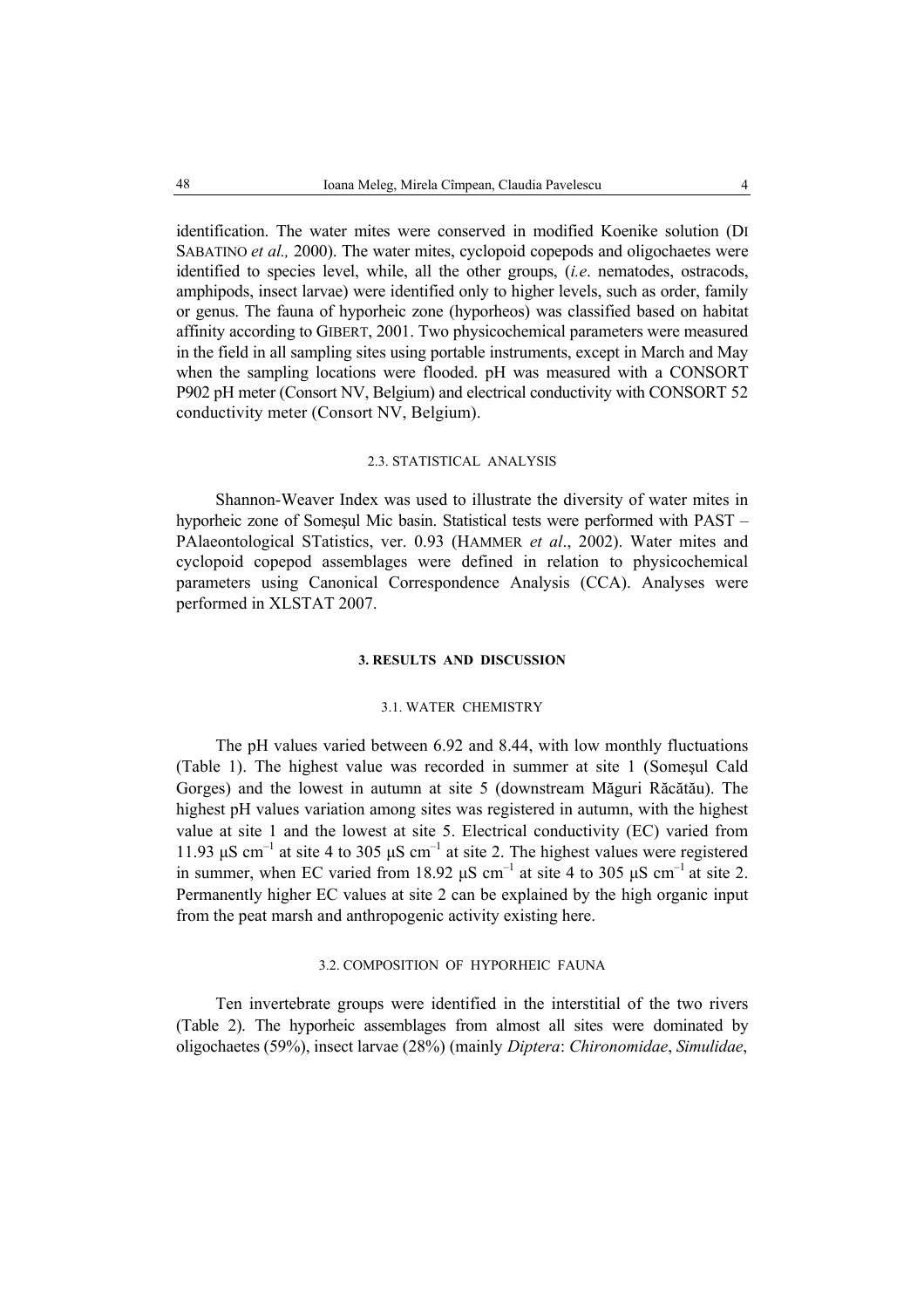# *Table 1*

Physicochemical parameters of groundwater in Someşul Cald and Someşul Rece rivers (northwestern Romania)

|        | <b>Sampling sites</b>  | Alt.<br>(m a.s.l.) | <b>Month</b> | pH   | Electrical<br>conductivity<br>$(\mu S \text{ cm}^{-1})$ |
|--------|------------------------|--------------------|--------------|------|---------------------------------------------------------|
|        |                        |                    | May          |      |                                                         |
|        | Someșul Cald           |                    | June         | 7.43 | 78.0                                                    |
| Site 1 | Gorges                 | 1134               | August       | 8.44 | 64.4                                                    |
|        |                        |                    | September    | 8.08 | 106.4                                                   |
|        |                        |                    | October      | 7.45 | 67.6                                                    |
|        |                        |                    | May          | 8.19 | 175.2                                                   |
|        |                        |                    | June         | 7.25 | 195.0                                                   |
| Site 2 | Bătrâna                | 1160               | August       | 7.31 | 305.0                                                   |
|        |                        |                    | September    | 7.06 | 215.0                                                   |
|        |                        |                    | October      | 7.98 | 157.6                                                   |
|        |                        |                    | May          | 8.12 | 61.0                                                    |
|        |                        |                    | June         | 7.67 | 93.1                                                    |
| Site 3 | Upstream Doda<br>Pilii | 1011               | August       | 7.50 | 94.5                                                    |
|        |                        |                    | September    |      |                                                         |
|        |                        |                    | October      | 7.6  | 68.3                                                    |
|        |                        |                    | May          | 7.96 | 11.9                                                    |
|        |                        |                    | June         |      |                                                         |
| Site 4 | Upstream Blăjoaia      | 1310               | August       | 7.48 | 18.9                                                    |
|        |                        |                    | September    |      |                                                         |
|        |                        |                    | October      | 7.64 | 15.5                                                    |
|        |                        |                    | May          |      | 82.1                                                    |
|        | Downstream             |                    | June         |      |                                                         |
| Site 5 |                        | 600                | August       |      | 94.8                                                    |
|        | Măguri Răcătău         |                    | September    |      |                                                         |
|        |                        |                    | October      | 6.92 |                                                         |

# *Table 2*

Hyporheic fauna in interstitial of Someşul Cald and Someşul Rece rivers (individuals number/sample) (*Hydr*. – *Hydrachnidia*; *Cycl.* – *Copepoda*, *Cyclopoida*; *Olig.* – *Oligochaeta*; *Nem*. – *Nematoda*; *Harp.* – *Copepoda, Harpacticoida*; *Ostr.* – *Ostracoda*, *Amph.* – *Amphipoda*; *Ins.* – *Insecta*)

| Sites/Taxa  | Hydr.    | Cycl.    | Olig.          | Nem.     | Harp.          | Ostr.    | Amph.          | Ins. | <b>TOTAL</b> |
|-------------|----------|----------|----------------|----------|----------------|----------|----------------|------|--------------|
| St.1 Summer | 10       | $\Omega$ | 100            | 14       | $\overline{c}$ | 6        | 4              | 114  | 250          |
| St.1 Autumn | 0        | $\Omega$ | 47             | 5        | $\theta$       | $\theta$ | $\mathbf{0}$   | 212  | 264          |
| St.2 Spring | $\theta$ | $\Omega$ | 110            | 4        | $\theta$       | 5        | $\theta$       | 86   | 205          |
| St.2 Summer | 3        |          | 500            | 14       | $\theta$       | $\Omega$ | $\theta$       | 12   | 530          |
| St.2 Autumn |          | 2        | 505            | 7        | 2              | 16       | $\theta$       | 19   | 552          |
| St.3 Spring | $\theta$ | $\Omega$ | $\overline{2}$ | $\Omega$ |                | $\Omega$ |                | 19   | 23           |
| St.3 Summer | 3        | 39       | 22             |          | 7              |          | $\overline{4}$ | 47   | 124          |
| St.3 Autumn | $\theta$ | 3        |                | $\theta$ | $\theta$       | $\Omega$ | $\theta$       | 8    | 12           |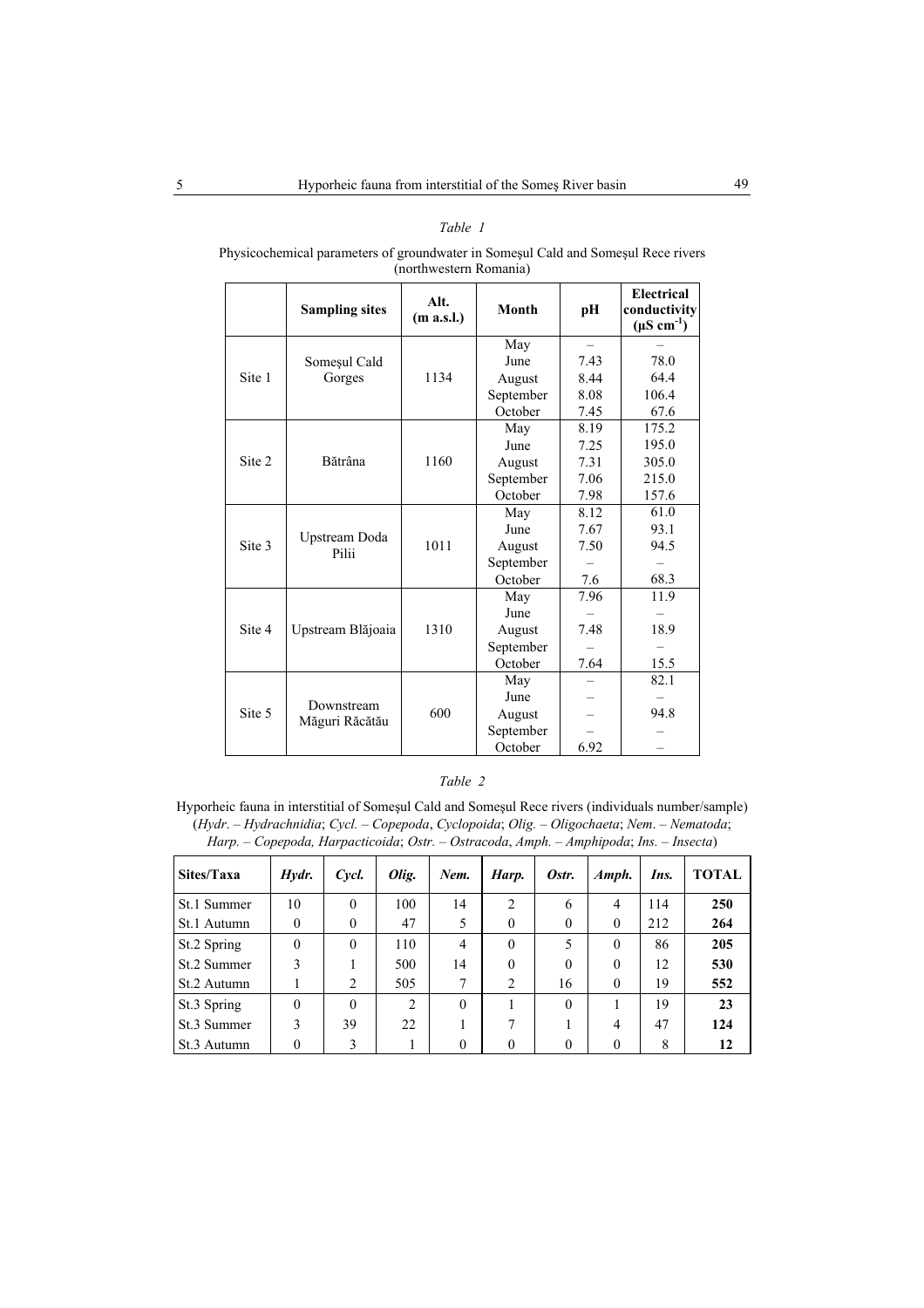| St.4 Spring  | $_{0}$ | $_{0}$         | 31       | 9   | $\bf{0}$ | $\theta$       |          | 25  | 67   |
|--------------|--------|----------------|----------|-----|----------|----------------|----------|-----|------|
| St.4 Summer  |        | 15             | 108      | 59  | 22       | 7              | 2        | 49  | 265  |
| St.4 Autumn  |        | $\theta$       | 322      | 22  | 20       | 41             | 2        | 218 | 625  |
| St.5 Spring  | 0      | $\theta$       | 28       |     | $\theta$ | $\Omega$       |          | 10  | 42   |
| St.5 Summer  |        | 2              | 61       |     |          | $\overline{c}$ | 2        | 18  | 94   |
| St.5 Autumn  | Q      | $\overline{c}$ | $\theta$ |     |          | 31             | $\Omega$ | 25  | 71   |
| <b>TOTAL</b> | 30     | 64             | 1837     | 148 | 56       | 109            | 18       | 862 | 3124 |

*Blepharoceridae*, *Tipulidae*; *Plecoptera*, *Ephemeroptera*, *Trichoptera* and *Coleoptera*) and nematodes (5%). Low abundance was registered for the other groups: ostracods (3%), cyclopoid copepods (2%), harpacticoid copepods (1.5%), water mites (1%) and amphipods (0.5%). The total hyporheic invertebrate abundance ranged from 12 individuals in autumn at site 3 to 625 individuals in autumn at site 4.

Oligochaetes have generally dominated the hyporheic communities in our study. The dominance of oligochaetes was previously also remarked in several surveys on hyporheos (MARY and MARMONIER, 2000; MOLDOVAN *et al*., 2001). Oligochaetes high abundance can be related with the worm-shaped body, well fitted to conditions of this habitat (GIBERT *et al*., 1998). The oligochaetes were also among the most diverse groups encountered in the hyporheic of Someş River. 17 species were identified that belong to six families (Table 3). The higher oligochaete species richness belong to *Enchytraeidae*: *Bryodrilus diverticulatus* Cernosvitov, 1929, *Cernosvitoviella* sp. Nielsen & Christensen, 1959, *Cognettia glandulosa* (Michaelsen, 1888), *Cognettia sphagnetorum* (Vejdovský, 1878), *Fridericia reducata* Dózsa-Farkas, 1974, *Fridericia* sp. and *Mesenchytraeus armatus* (Levinsen, 1884). *Naididae* and *Lumbriculidae* are represented by three species as follows: *Nais communis* Piguet, 1906, *Pristina (Pristina) aequiseta* Bourne, 1891 and *Pristina (Pristinella) jenkinae* (Stephenson, 1932) for *Naididae* and *Lumbriculus variegatus* (Müller, 1774), *Stylodrilus heringianus* Claparede, 1862, *Trichodrilus* sp. for *Lumbriculidae*. *Tubificidae* is represented by two genera, each with one species: *Rhyacodrilus coccineus* (Vejdovsky, 1876) and *Spirosperma ferox* Eisen, 1879. *Haplotaxidae* was represented by *Haplotaxis gordioides* (Hartmann, 1821) and *Lumbricidae* by *Eiseniella tetraedra* (Savigny, 1826).

Two oligochaete species (*Cernosvitoviella sp*. and *Trichodrilus sp*.) were widespread at all sites. *Trichodrilus sp*. is a typical stygobiont (BOTEA, 1965). Besides the species mentioned above other groundwater oligochaetes were also recorded: *Stylodrilus heringianus*, *Rhyacodrilus coccineus, Pristina* sp. and *Pristinella* sp. The first two species were recorded only at site 4 and 5. *Haplotaxis gordioides* was present only at site 4 and is a cosmopolite species frequently found in groundwater (JUGET and DUMNICKA, 1986). *Eiseniella tetraedra* was recorded at site 2 and 5 and is a typical groundwater hyporheophile and eurytopic species (BOTEA, 1969). *Nais communis* was recorded at site 1, 2 and 4 and is an epigean species, with high sensitivity to pollution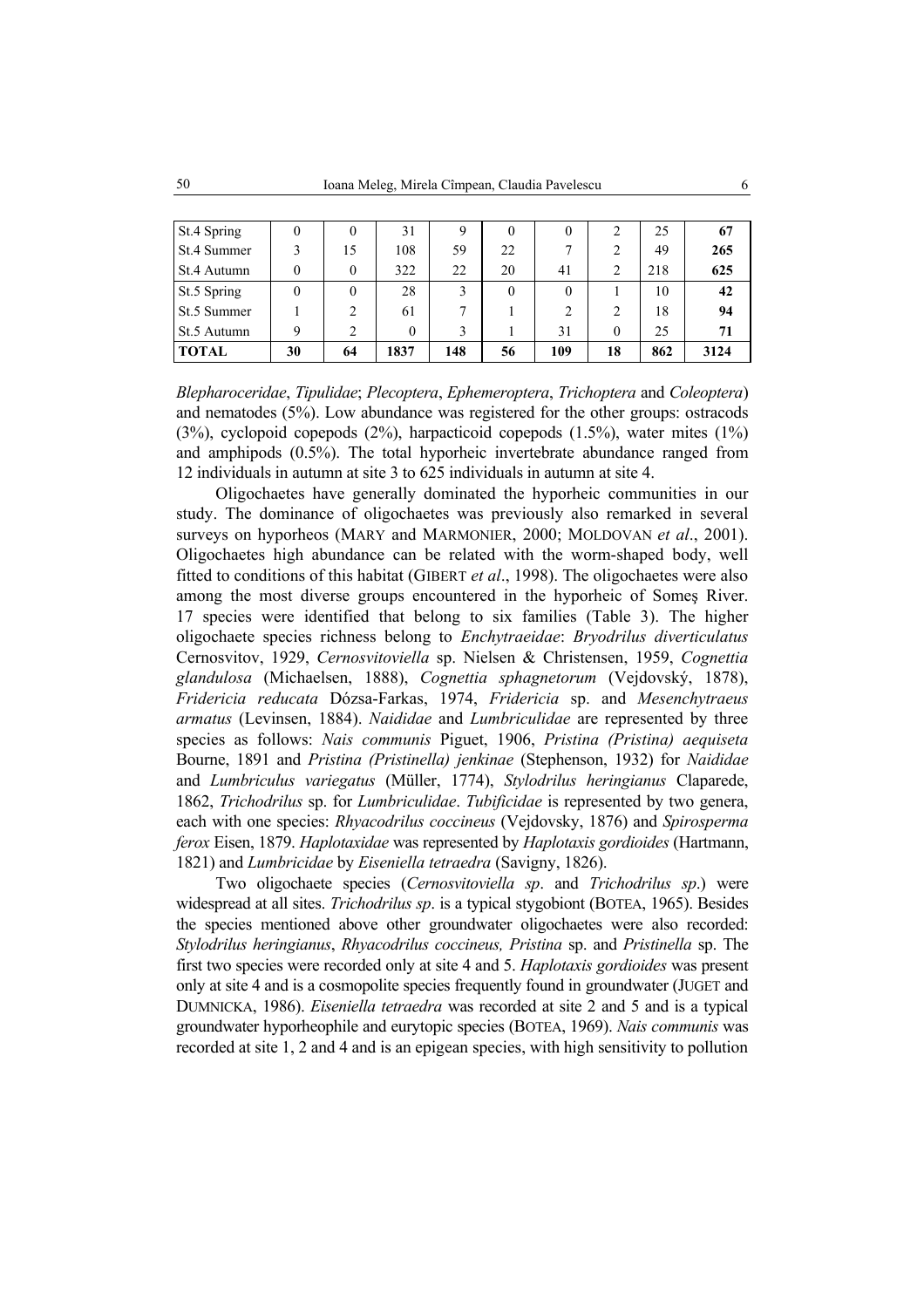| Taxa                            | <b>Sites</b> |                |        |                |        |  |  |
|---------------------------------|--------------|----------------|--------|----------------|--------|--|--|
|                                 | $\mathbf{1}$ | $\overline{2}$ | 3      | $\overline{4}$ | 5      |  |  |
| Fam. Naididae                   |              |                |        |                |        |  |  |
| Nais communis                   | $^{+}$       | $^{+}$         |        | $^{+}$         |        |  |  |
| Pristina (Pristina) aequiseta   | $+$          |                |        | $^{+}$         | $^{+}$ |  |  |
| Pristina (Pristinella) jenkinae | $^{+}$       | $^{+}$         |        | $^{+}$         | $^{+}$ |  |  |
| Fam. Tubificidae                |              |                |        |                |        |  |  |
| Rhyacodrilus coccineus          |              |                |        | $^{+}$         | $^{+}$ |  |  |
| Spirosperma ferox               |              |                |        |                | $^{+}$ |  |  |
| Fam. Haplotaxidae               |              |                |        |                |        |  |  |
| Haplotaxis gordioides           |              |                |        | $^{+}$         |        |  |  |
| Fam. Lumbriculidae              |              |                |        |                |        |  |  |
| Lumbriculus variegatus          |              |                |        | $^{+}$         |        |  |  |
| Stylodrilus heringianus         |              |                |        | $^{+}$         | $^{+}$ |  |  |
| Trichodrilus sp.                | $^{+}$       | $^{+}$         | $^{+}$ | $+$            | $^{+}$ |  |  |
| Fam. Enchytraeidae              |              |                |        |                |        |  |  |
| Bryodrilus diverticulatus       | $^{+}$       | $^{+}$         |        | $+$            |        |  |  |
| Cernosvitoviella sp.            | $^{+}$       | $^{+}$         | $^{+}$ | $+$            | $^{+}$ |  |  |
| Cognettia glandulosa            |              | $^{+}$         |        | $+$            | $^{+}$ |  |  |
| Cognettia sphagnetorum          | $^{+}$       |                |        | $^{+}$         |        |  |  |
| Fridericia reducata             |              | $^{+}$         | $^{+}$ |                |        |  |  |
| <i>Fridericia</i> sp.           | $^{+}$       | $^{+}$         | $^{+}$ |                | $^{+}$ |  |  |
| Mesenchytraeus armatus          |              | $^{+}$         |        |                |        |  |  |
| Fam. Lumbricidae                |              |                |        |                |        |  |  |
| Eiseniella tetraedra            |              | $^{+}$         |        |                | $^{+}$ |  |  |

*Table 3* 

Oligochaete species list in hyporheic of Someşul Cald and Someşul Rece rivers

in fine sediments (FRENZEL, 1983). Although *Nais communis* is a typical epigean species, several morphological and physiological adaptations to subterranean life were observed (LAFONT and MALARD, 2001). The presence of *Nais communis* in site 1 can relate to lower anthropogenic impact at this site. From all investigated sites, the highest oligochaete species richness was registered at site 4 with 12 species. Eight groundwater oligochaete taxa identified in this study were described in LAFONT *et al*., 1992 as Active Exchange Describers between surface waters and groundwaters: *Nais communis, Pristina* sp.*, Pristinella* sp*., Cernosvitoviella* sp*., Stylodrilus* sp*, Rhyacodrilus* sp., *Spirosperma* sp*.,* and *Trichodrilus* sp*.*

Insect larvae are also abundant (28% of total hyporheic invertebrate abundance) in all sites. Their higher abundance was recorded at site 4 in autumn, followed by values registered at site 1 in spring and summer. The dominance of insect larvae at sites 1 and 3 can reveal the unstable stream conditions (FOWLER and DEATH, 2001).

The nematodes (5%) were recorded at all sites, except site 3, where one specimen was present in summer and no longer in the other seasons. The ostracods (3%) have an irregular distribution among sites. This group was more abundant in autumn for sites 2, 3, 4 and 5. At site 1 the nematodes were only present in summer.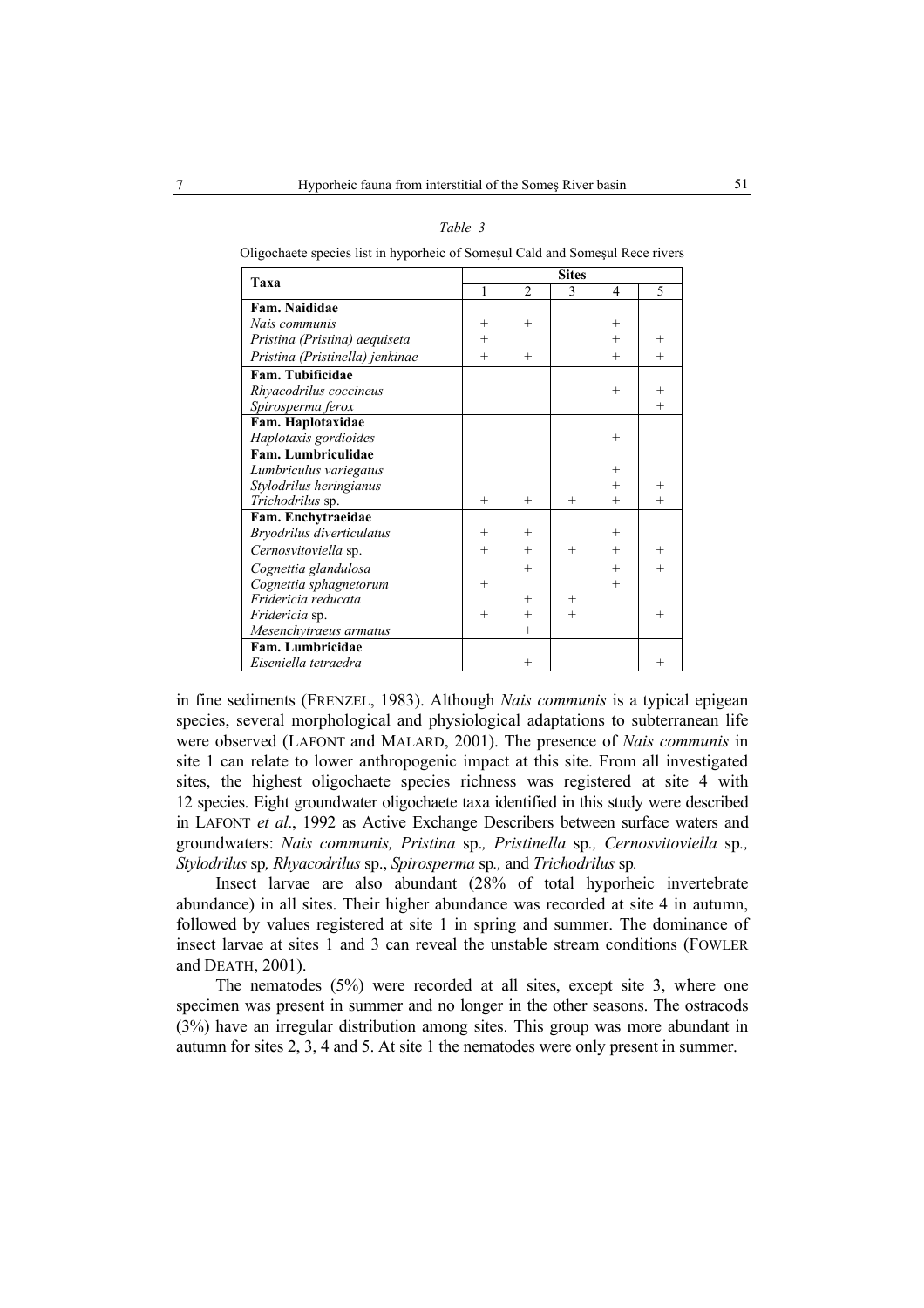The cyclopoid copepods were a minor component of the hyporheic fauna from Someşul Mic sediments, representing 2% from the total number of individuals. Five cyclopoid species were identified at all sites and belong to two subfamilies, *Eucyclopinae* and *Cyclopinae* and three genera: *Paracyclops*, *Megacyclops* and *Diacyclops*. The identified species are *Paracyclops fimbriatus* (Fischer, 1853), *Megacyclops viridis* (Jurine, 1820), *Diacyclops bisetosus* (Rehberg, 1880), *Diacyclops languidoides* (Lilljeborg, 1901) and *Diacyclops disjunctus* (Thallwitz, 1927). With the exceptions of *D. disjunctus* and *D. languidoides,* which are stygophiles, all the other taxa are stygoxenes, frequently find in groundwater habitats (GALLASI, 2001; DUSSART and DEFFAYE, 1995). *D. disjunctus* belong to the *languidoides*-complex and is a new record for Romanian groundwater (STOCH and POSPISIL, 2000). This species occurs together with *Megacyclops viridis* at site 4 during the summer.

With the exception of *M. viridis*, which occurs in autumn at sites 3 and 4, all five cyclopoid species were permanently found in summer at sites 2, 3, 4 and 5 (Table 4). No cyclopoid species was recorded at site 1 and in spring.

|  | ahl |  |  |
|--|-----|--|--|
|--|-----|--|--|

| Relative abundance $(\%)$ of cyclopoid copepods in hyporheic of |
|-----------------------------------------------------------------|
| Somesul Cald and Somesul Rece rivers                            |

| Taxa                    | <b>Sites</b> |     |      |       |     |  |  |
|-------------------------|--------------|-----|------|-------|-----|--|--|
|                         |              |     |      |       |     |  |  |
| Subfam. Eucyclopinae    |              |     |      |       |     |  |  |
| Paracyclops fimbriatus  |              |     |      |       | 100 |  |  |
| Subfam. Cyclopinae      |              |     |      |       |     |  |  |
| Megacyclops viridis     |              |     | 14.3 | 7.15  |     |  |  |
| Diacyclops sp.          |              |     | 78.6 | 85.70 |     |  |  |
| Diacyclops bisetosus    |              |     | 2.4  |       |     |  |  |
| Diacyclops languidoides |              | 100 | 4.7  |       |     |  |  |
| Diacyclops disjunctus   |              |     |      | 7.15  |     |  |  |

The harpacticoid copepods (1.5%) are more abundant in summer at site 4, and they were present in low abundance or absent in spring at all sites.

The water mites were present only in a low relative abundance (1%). At every site, the population abundance peaks were registered during summer (Table 2). Nine water mite species belonged to seven families (*Torrenticolidae*, *Lebertiidae*, *Sperchontidae*, *Aturidae*, *Hygrobatidae*, *Hydryphantidae* and *Momoniidae*) and nine genera (*Torrenticola*, *Lebertia*, *Sperchon*, *Ljania*, *Woolastookia*, *Kongsbergia*, *Atractides*, *Wandesia* and *Stygomomonia*) (Table 5). *Aturidae* was represented by three species: *Kongsbergia* sp. Thor, 1899, *Ljania macilenta,* Koenike, 1908 and *Woolastookia rotundifrons* (Viets, 1922), while the other families include only one species. Six water mite species (*Atractides* sp. Koch, 1836; *Kongsbergia* sp.; *Ljania macilenta* Koenike, 1908; *Wandesia thori* Schechtel, 1912; *Woolastookia rotundifrons*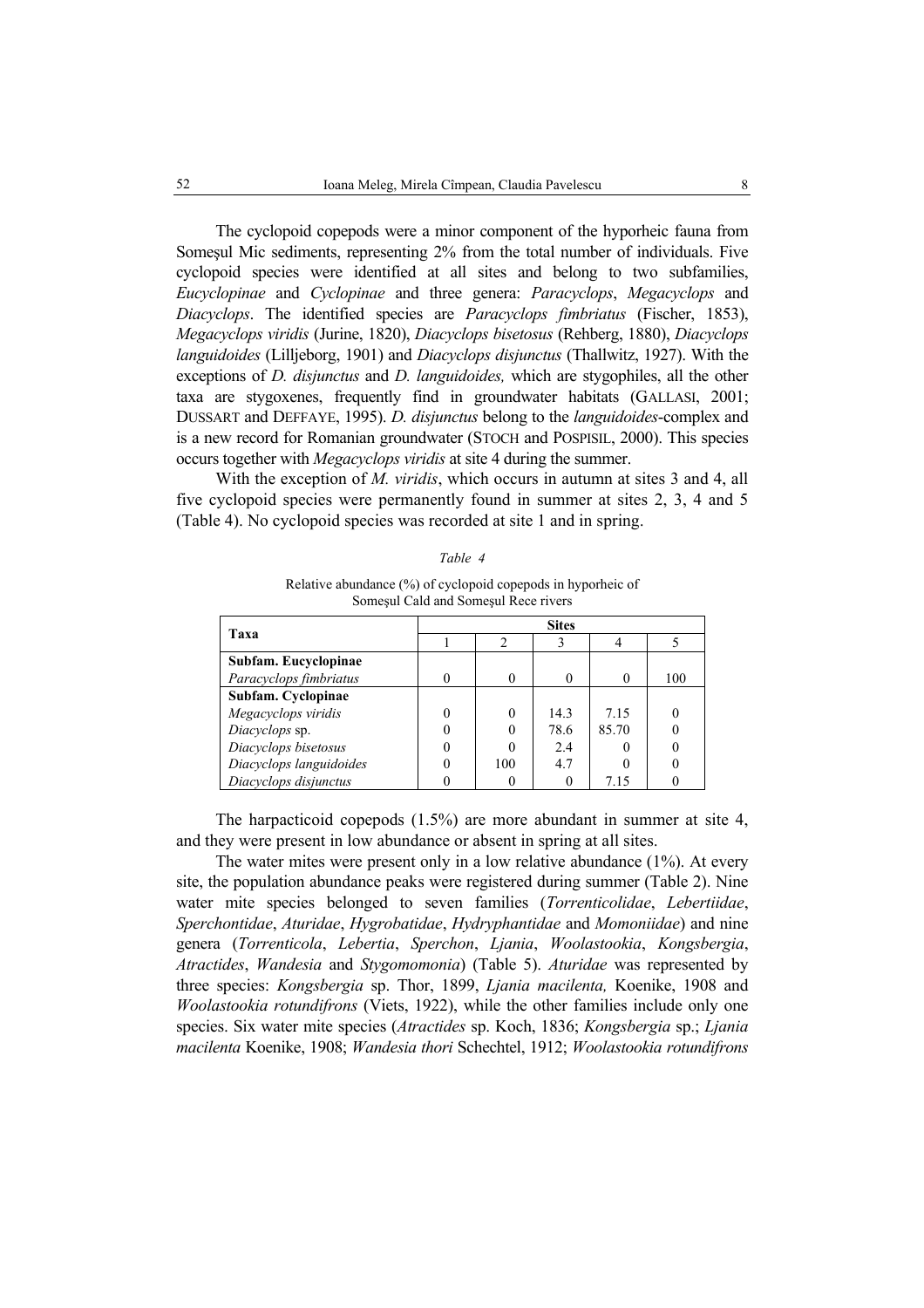(Viets, 1922) and *Stygomomonia latipes* Szalay, 1943) are known for their preferences for hyporheic habitat. They have small body size, flattened body, and are well adapted to oligotrophic conditions (GERECKE, 1994; DI SABATINO *et al*., 2000). The high occurrence of water mite species in the sampling sites 1–3 (Someşul Cald) (Fig. 2) can be related to the limestone component of the substratum, as was previously emphasised by SCHWOERBEL (1961).

| ۰, |  |
|----|--|
|----|--|

Relative abundance (%) of water mites in hyporheic of Someşul Cald and Someşul Rece rivers

| Taxa                      | <b>Sites</b> |                |          |          |              |  |  |
|---------------------------|--------------|----------------|----------|----------|--------------|--|--|
|                           |              | $\mathfrak{D}$ | 3        | 4        | 5            |  |  |
| Fam. Lebertiidae          |              |                |          |          |              |  |  |
| Lebertia sp.              | $\mathbf{0}$ | $\theta$       | $\theta$ | $\theta$ | 90           |  |  |
| Fam. Torrenticolidae      |              |                |          |          |              |  |  |
| Torrenticola amplexa      | $\theta$     | $\theta$       | 33.33    | $\Omega$ | $\theta$     |  |  |
| Fam. Aturidae             |              |                |          |          |              |  |  |
| Ljania macilenta          | 20           | $\theta$       | 0        | 0        | 0            |  |  |
| Woolastookia rotundifrons | 40           |                |          |          | 0            |  |  |
| Kongsbergia sp.           | $\theta$     | $\Omega$       | 33.33    | $\theta$ | $\mathbf{0}$ |  |  |
| Fam. Momoniidae           |              |                |          |          |              |  |  |
| Stygomomonia latipes      | 30           | $\theta$       | 33.33    | 100      | 10           |  |  |
| Fam. Hygrobatidae         |              |                |          |          |              |  |  |
| Atractides sp.            | $\theta$     | 67             | $\theta$ | $\Omega$ | $\theta$     |  |  |
| Fam. Sperchontidae        |              |                |          |          |              |  |  |
| Sperchon sp.              | $\theta$     | 33             | $\theta$ | $\Omega$ | $\Omega$     |  |  |
| Fam. Hydryphantidae       |              |                |          |          |              |  |  |
| Wandesia thori            | 10           | 0              | 0        |          | 0            |  |  |



Fig. 2. – Biodiversity of water mites inhabiting the hyporheic of Someşul Mic River using the Shannon–Weaver Index.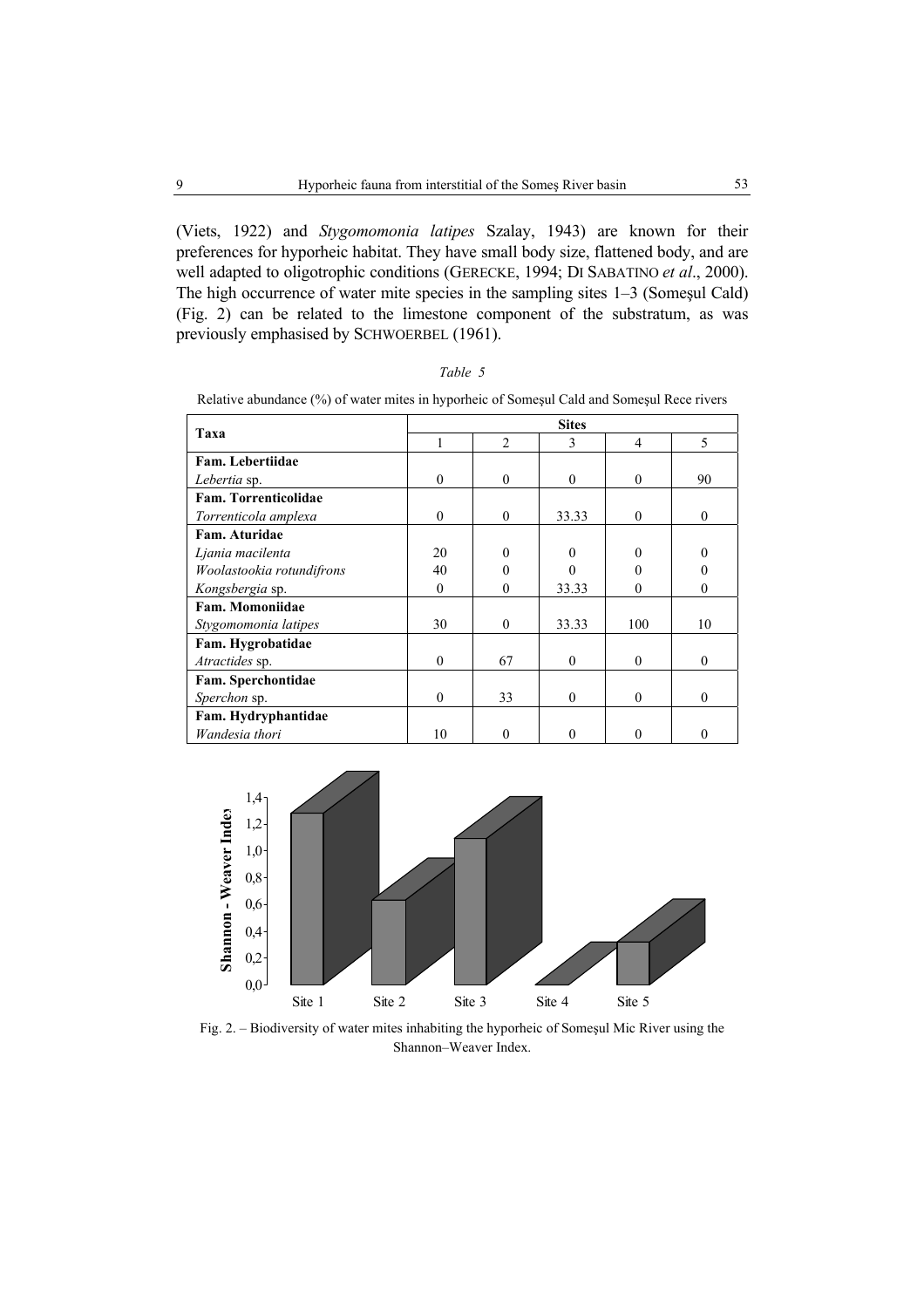The least abundant taxa were the amphipods (0.5%) that belong to two genera: *Niphargus* classified as permanent hyporheos (BOULTON, 2000) and the common widespread genera in surface waters *Gammarus* (Table 2). The high relative abundance of amphipods has been recorded in summer at sites 1 and 3.

With the exception of amphipods, the lower relative abundance of all taxa in Someşul Cald River was registered seasonally at site 3. In all sites from Someşul Cald River, with few exceptions, population abundance peaks were registered during summer. For Someşul Rece River, the highest occurrence of all taxa was registered at site 4 in summer and autumn. This high abundance of organisms was probably due to the organic matter content, as a food resource derived from the decomposition of the wood remains present in sediments. On the other hand, the lower abundance of taxa was recorded at site 5, which was probably affected by the organic pollution of an anthropogenic origin at this site.

Comparing the sites from both rivers, it can be seen that the relative abundance of the best-represented taxa (oligochaetes and insect larvae) and the relative abundance of water mites and cyclopoid copepods are higher in Someşul Cald River. In Someşul Rece River, the highest abundance was registered for nematodes, harpacticoid copepods and ostracods (Table 2; Fig. 3).



Fig. 3. – Major taxa (individuals/sample) from hyporheic of Someşul Cald and Someşul Rece rivers.

A Canonical Correspondence Analysis (CCA) was performed in order to explain the relationship between the identified species and physicochemical parameters (Fig. 4; Table 6). The first CCA axis is a gradient of increasing pH and EC and accounts for 66.4 % of the organisms-environment relationship. Two water mite species were accounted on this axis (*i.e*. *Ljania macilenta* and *Sygomomonia latipes*), suggesting that these taxa occurred at high pH and EC location (site 1, in September) and at high pH (site 1, in August). Further the presence of *Diacyclops bisetosus* is correlated with EC value (site 3, in June). The second CCA axis is primarily a gradient of increasing EC and decreasing pH and accounts for 33.6% of the organisms-environment relationship. Three species were recorded in locations with high EC and low pH: at site 2, in June the cyclopoid *Diacyclops languidoides*;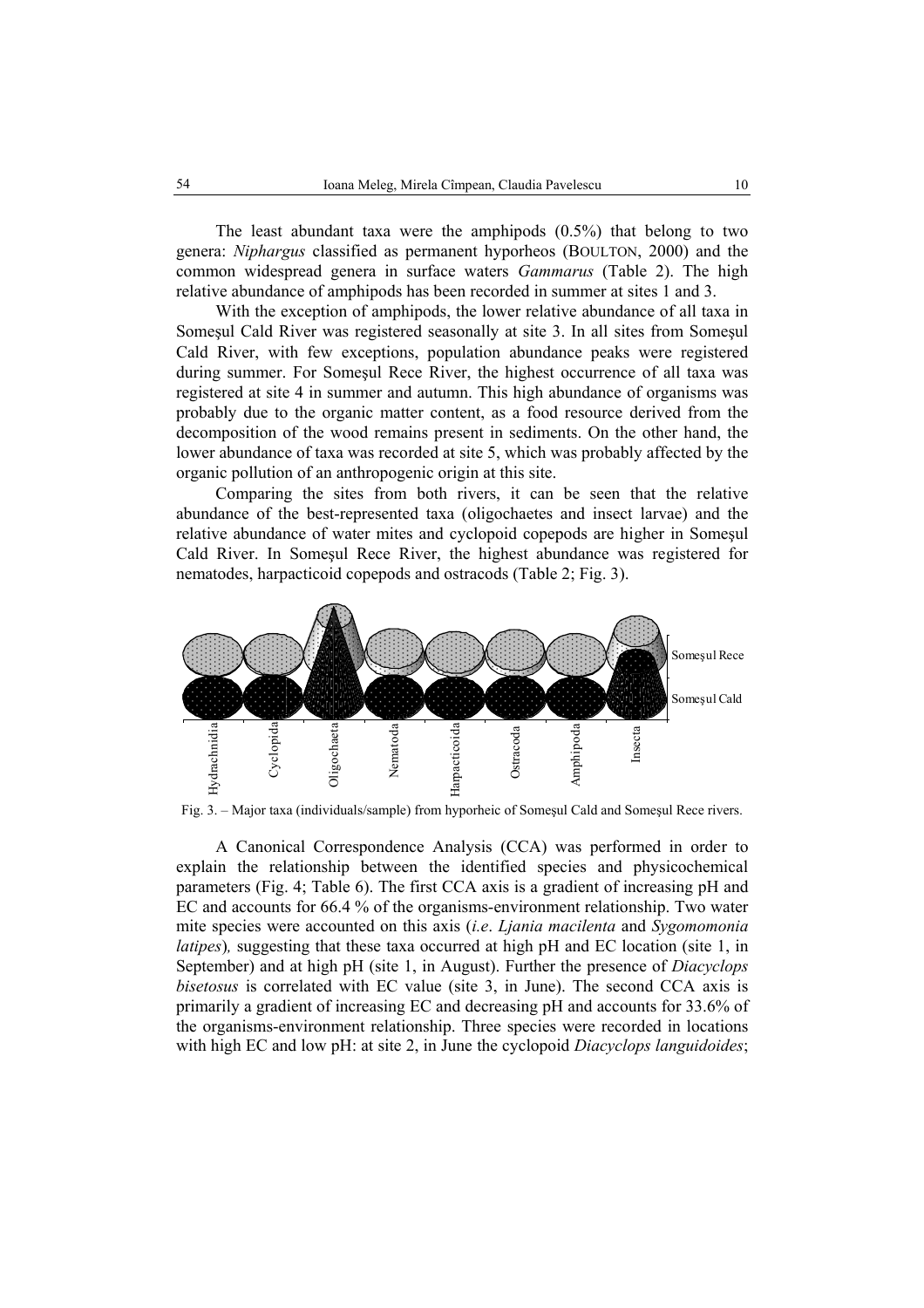at site 3, in August*,* the cyclopoid *Megacyclops viridis* and the water mite *Torrenticola amplexa*. The water mites *Woolastokia rotundifrons* and *Wandesia thori* were recorded in the same location (site 1, in June) with medium values of EC (78  $\mu$ S cm<sup>-1</sup>) and pH (7.43).



Fig. 4. – Canonical Correspondence Analysis based on water mites and cyclopoid species (triangles) and physicochemical parameters (rhomboids) of the hyporheic zone of the five sites (squares) from Someşul Cald and Someşul Rece rivers.

1J – site 1 in June; 1A – site 1 in August; 1S – site 1 in September; 2J – site 2 in June; 3J – site 3 in June; 3A – site 3 in August; Lm – *Ljania macilenta;* Sl – *Stygomomonia latipes*; Ta – *Torrenticola amplexa*; Wt – *Wandesia thori*; Wr – *Woolastookia rotundifrons*; Db – *Diacyclops bisetosus*; Mv – *Megacyclops viridis*; Dl – *Diacyclops languidoides*.

| Table |  |
|-------|--|
|       |  |

Goodness of fit: Eigenvalues and canonical correlation of the discriminant functions

| <b>Function</b> | Eigen value | Constrained<br>inertia $(\% )$ | Cumulative % | Canonical<br>correlation |
|-----------------|-------------|--------------------------------|--------------|--------------------------|
| F 1             | 0.702       | 66,397                         | 66,397       | 0.757                    |
| F <sub>2</sub>  | 0.355       | 33,603                         | 100.000      | 0.592                    |

#### **4. CONCLUSIONS**

The hyporheic environment of the rivers Someşul Cald and Someşul Rece supports abundant and complex invertebrate communities. Ten invertebrate groups were identified. Some of these groups include species of a true interstitial origin,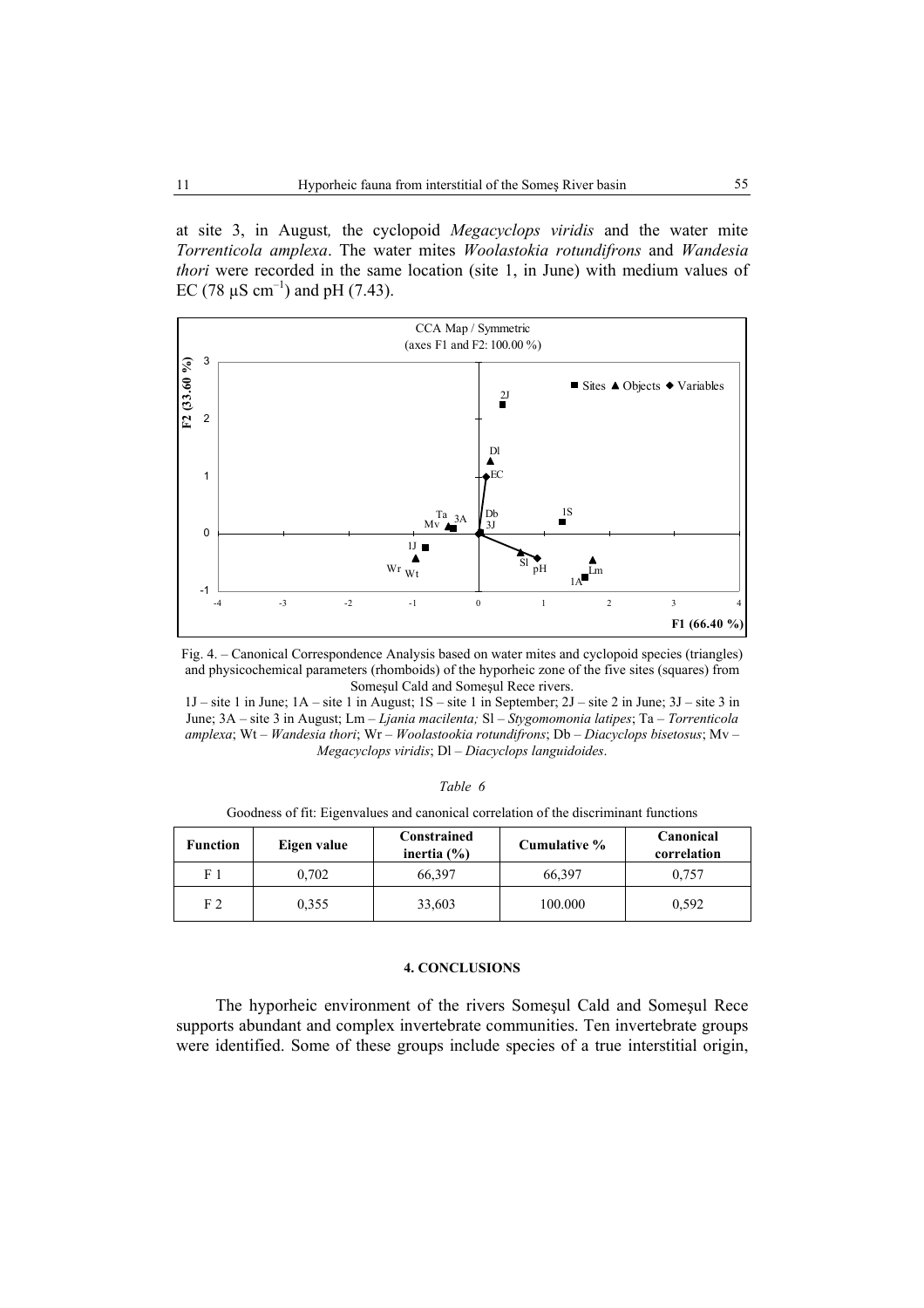but the majority are common, eurytopic species occurring in surface waters. The relative abundance and species richness varied over the three seasons. The largest invertebrate groups abundance was registered in summer, with the exception of ostracods that are more abundant in autumn. The oligochaetes are the dominant taxa within the hyporheic communities of both rivers. The high abundance and diversity of water mites in all sites along Someşul Cald River can be related to the calcareous substratum and a low anthropogenic impact. *Diacyclops disjunctus* (*Copepoda*, *Cyclopoida*) is a new record for Romania.

*ACKNOWLEDGEMENTS:* The authors are grateful to Oana Moldovan for helpful suggestions on the paper and statistics. Traian Brad and Gheorghe Racoviţă are thanked for critical evaluation of this work. We also thank Sanda Iepure for her kind help with the identifications of cyclopoids and for suggestions on the paper. The fieldwork was supported by grant 156/ 2003–2005 and ID-1150/2007 financed by the CNCSIS and grant 31-032/2007 of the CNMP.

#### **REFERENCES**

- BOTEA, Fr., *Contribuţii la studiul oligochetelor din Peşterile României III (Regiunea Banat).* Lucr. Inst. Speol. "Emil Racoviţă", **IV**, 215–227, Bucureşti, 1965.
- BOTEA, Fr., *Cercetări asupra faunei de Naididae (Oligochaeta) din diferite ape interstiţiale hiporeice din România*. Lucr. Inst. Speol. "Emil Racoviţă", **VII**, 217–230, Bucureşti, 1968.
- BOTEA, Fr., *Oligochete limnicole din zona viitorului lac de baraj de la Portile de Fier (ape interstiţiale hiporeice).* Lucr. Inst. Speol. "Emil Racoviţă", **VIII**, 73–79, Bucureşti, 1969.
- BOU, C., *Les méthodes de récolte dans les eaux souterraines interstitielles*. Ann. Spéléol. **29**, 4, 611– 619, 1974.
- BOULTON, A., *The subsurface macrofauna*. Streams and Ground Waters, 337–361, Academic Press, 2000.
- BOULTON, A., FINDLAY, S., MARMONIER, P., STANLEY, E., VALETT, M., *The functional significance of the hyporheic zone in streams and rivers*. Annu. Rev. Ecol. Syst., **29**, 59–81, 1998.

CÎMPEAN, M., *Acarienii acvatici* (Acari, Hydrachnidia), Casa Cărții de Știință, Cluj-Napoca, 2006.

- CÎMPEAN, M., PAVELESCU, C., TUDORANCEA, C., *Water mites (Acari, Hydrachnidia) and oligochaetes (Annelida: Oligochaeta) from hyporheic zones of the Transilvanian rivers Aries and Somesul Rece (Romania)*. Proceedings of the International Workshop on Subsurface Organisms, 2003.
- CÎMPEAN, M., PAVELESCU, C., *Preliminary study on oligochaetes (Annelida, Oligochaeta) and*  water mites (Acari, Hydrachnidia) from the hyporheic zones of the Crișul Repede river *(Romania).* Trav. Inst. Spéol. "Émile Racovitza", **XLI–XLII**, 149–158, Bucarest, 2002–2003.
- DI SABATINO, A., GERECKE, R., MARTIN, P., *The biology and ecology of lotic water mites (Hydrachnidia).* Freshwater Biology, **44**, 47–62, 2000.
- DOLE-OLIVIER, M.-J., GALASSI, D., MARMINIER, P., CREUZÉ DES CHÂTELLIERS, M., *The biology and ecology of lotic microcrustaceans.* Freshwater Biology, **44**, 63–91, 2000.
- DUSSART, B.H., DEFAYE, D., *Copepoda: introduction to the Copepoda (Guides to the identification of the Microinvertebrates of the Continental Waters of the World)*, Academic Publishing, Amsterdam, Netherlands, 1995.
- FOWLER R.T., DEATH R.G., *The effect of environmental stability on hyporheic community structure.* Hydrobiologia, **445**, 85–95, 2001.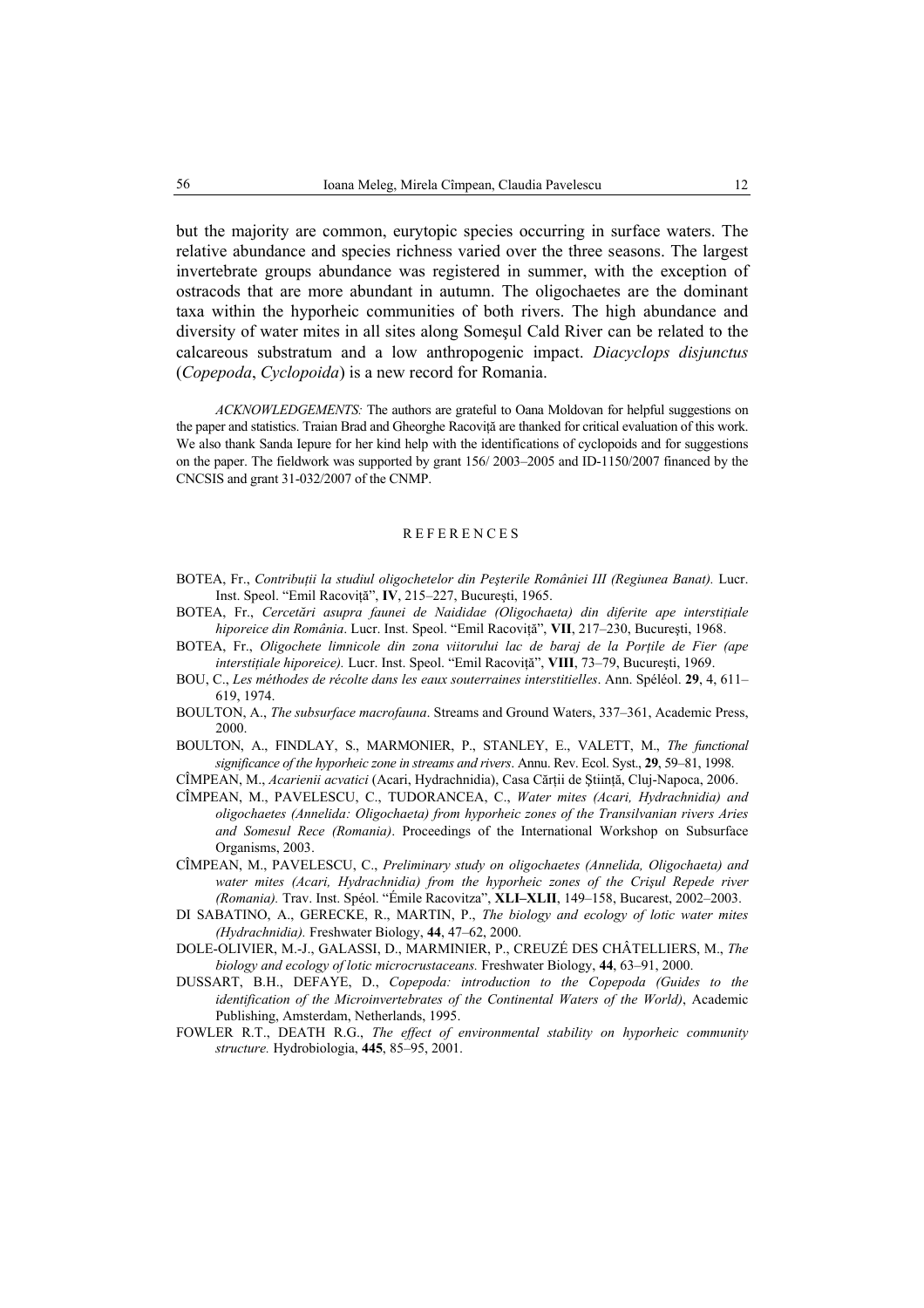- FRENZEL, P., *Unterschungen zur Okologie der Naididae des Bodensees; die Nisch von Chaetogaster und Amphichaeta*. Arch. Hydrobiol., **91**(1), 45–55, 1983.
- GALASSI, D., *Groundwater copepods: diversity patterns over ecological and evolutionary scales*. Hydrobiologia, **453/454**, 227–253, 2001 (LOPES, R.M., REID, J.W. & ROCHA, C.E.F. eds.), *Copepoda: Developments in Ecology, Biology and Systematics*, Kluwer Academic, Netherlands.
- GERECKE, R., *Süßwassermilben (Hydrachnellae). Ein Bestimmungsschlüssel für die aus der Westpalaearktis bekannten Gattungen der Hydrachnellae mit einer einführenden Übersicht über die im Wasser vorkommenden Milben*. – Lauterbornia, **18**, 1–84 (Dinkelscherben), 1994.
- GERECKE, R., STOCH, F., MEISCH, C., SCHRANKEL, I., *Die Fuana der Quellen und des hyporheischen Interstitials in Luxemburg. Unter besinderer Berücksichtigung der Acari, Ostracoda und Copepoda*. Travaux scientifiques du Musée national d'histoire naturelle Luxembourg, 2005.
- GIANI, N., SAMBUGAR, B., RODRÍGUEZ, P., MART´INEZ-ANSEMIL, E., *Oligochaetes in southern European groundwater: new records and an overview.* Hydrobiologia, **463**, 65–74, 2001.
- GIBERT, J., *Basic Attributes of Groundwater Ecosystems*. *Groundwater Ecology A tool for management of water resources* (Griebler, Ch., Danielopol, D.L., Gibert, J., Nachtnebel, H.P. and Notenboom, J. eds), 39–52, Office for Official Publications of the European Communities, Luxembourg, 2001.
- GIBERT, J., STANFORD, J., DOLE-OLIVIER, M.J., WARD, J.V., *Basic attributes of ground water ecosystems and prospects for research.* Ground Water Ecology (GIBERT, J., DANIELOPOL, D.L. and STANFORD, J. eds.), 7–40, Academic Press, San Diego, California, 1994.
- GIBERT, J., MARMONIER, P., PLENET, S., *Efficiency of bank filtration: biotic processes*. Verh. int. Ver. Limnol., **26**, 1027–1031, 1998.
- HAMMER, Ó., HARPER, D., A., T., RYAN, P., D., *PAST PAlaeontological STatistics*, ver. 0.93, 2002.
- HANCOCK, P.J., BOULTON, A.J., HUMPHREYS, W. F., *Aquifers and hyporheic zones: Towards an ecological understanding of groundwater.* Hydrogeol. J., **13**, 98–111, 2005.
- HOSE, G.Ch., JONES, P., LIM, R.P., *Hyporheic macroinvertebrates in riffle and pool areas of temporary streams in south eastern Australia*. Hydrobiologia, **53***,* 81–90, 2005.
- JUGET, J., DUMNICKA, E., *Oligochaeta (Incl. Aphanoneura) des eaux souterraines continentales*, Stygofauna mundi, 234–244, Leiden, 1986.
- LAFONT, M., DURBEC, A., ILLE, C., *Oligochaete worms as biological describers of the interactions between surface and groundwater: a first synthesis*. Regulated Rivers, Research and Management, **7**, 65–73, 1992.
- LAFONT, M., MALARD, F., *Oligochaete communities in the hyporheic zone of a glacial river, the Roseg River, Switzerland.* Hydrobiologia, **463**, 75–81, 2001, (RODRIGUEZ, P. and VERDONSCHOT, P.F.M. eds.), Aquatic Oligochaete Biology VIII. Kluwer Academic Publishers. Netherlands.
- LAFONT, M., VIVIER, A., *Oligochaete assemblages in the hyporheic zone and coarse surface sediments: their importance for understanding of ecological functioning of watercourses*. Hydrobiologia, **564**, 171–181, 2006, (VERDONSCHOT, P.F.M., WANG, H., PINDER, A. and NIJBOER, R. eds), Aquatic Oligochaete Biology IX, Springer.
- MARY, N., MARMONIER, P., *First survey of interstitial fauna in New Caledonian rivers: influence of geological and geomorphological characteristics*. Hydrobiologia, **418**, 199–208, Kluwer Academic Publishers Netherlands, 2000.
- MOLDOVAN, O., IEPURE, S., FEKETE, Al., *Recent Ecological Research on Groundwater in Transylvania (Romania).* Groundwater ecology. A tool for management of water resources (GRIEBLER, CH., DANIELOPOL, D., GIBERT, J., NACHTNEBEL, H. and NOTENBOOM, J. eds.), 335–341, Austrian Academy of Science, Institute of Limnology, Vienna – Mondsee, 2001.
- MOLDOVAN, O., IEPURE, S., PERŞOIU, *A., Biodiversity and protection of Romanian karst areas: The example of interstitial fauna.* Water Resources & Environmental Problems in Karst